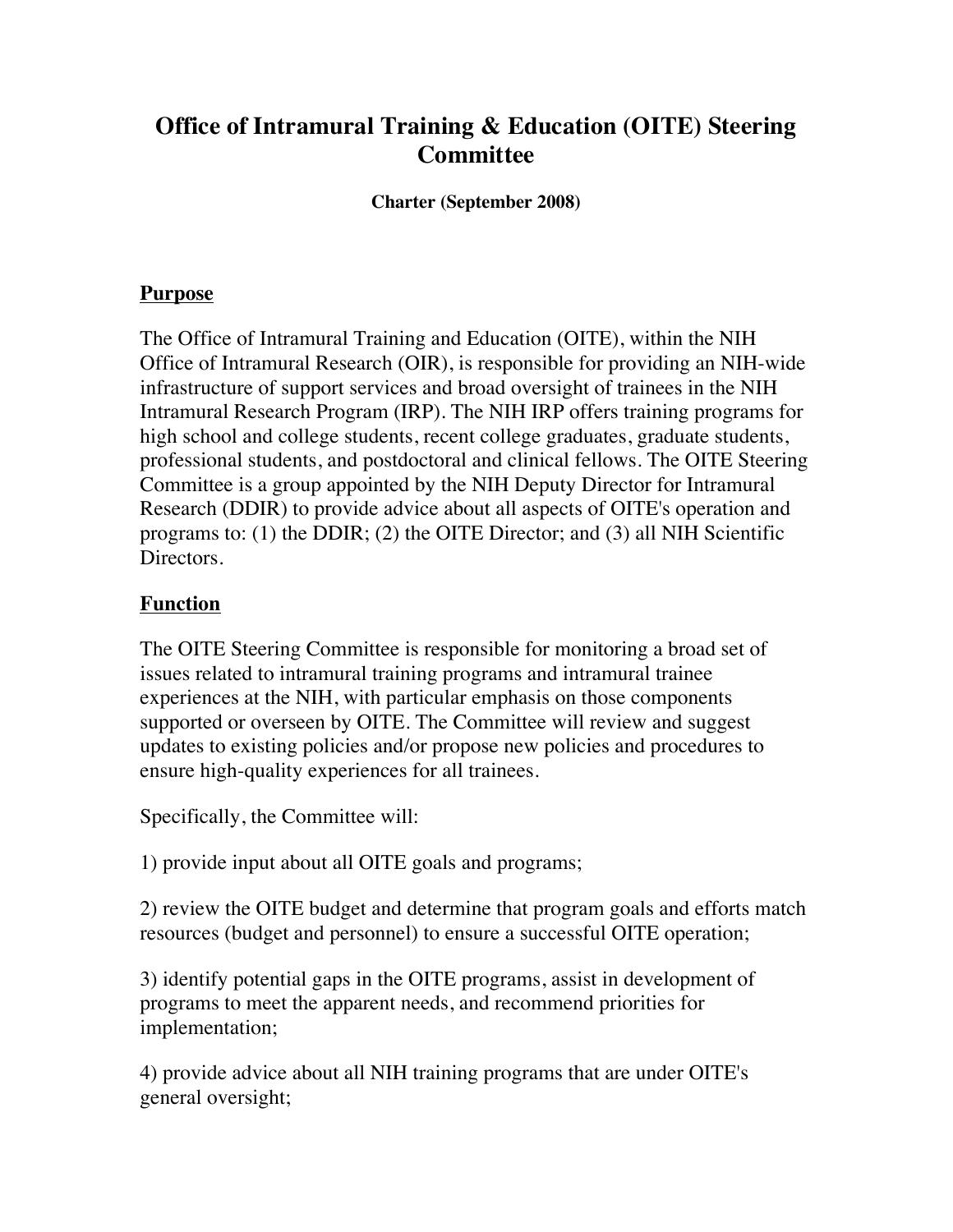5) provide oversight of the NIH Graduate Partnerships Program (GPP), including recommending policies and standards for both OITE GPP and ICspecific programs and overseeing periodic reviews of each program;

6) report as needed to constituency groups (i.e., Board of Scientific Directors and Intramural Working Group).

# **Structure**

The OITE Steering Committee will be comprised of at least eleven (11) members from the scientific and training communities at NIH, who will be appointed by the DDIR (or his/her designee). In making the appointments, the DDIR will take into consideration IC size and ensure that representation is appropriate. The composition will be as follows:

1) IC Scientific Director or Deputy Scientific Director (8), one of which will be designated as Committee Chair

2) OIR Staff (2), including Management Liaison and Assistant Director (ex officio)

3) DER representative with training program expertise (1) (ex officio)

4) Others added on an ad hoc basis

Members will serve in overlapping 3-year terms, except for OIR staff members (who will have permanent membership on the Committee). A Committee member may request to extend his/her term, subject to DDIR approval, and continue as a voting member until his/her replacement is identified. The Chair will serve a 3-year term; at the end of his/her term, the DDIR will appoint a new Chair from among the Committee members.

The OITE Director, while not a member of the Committee, will attend Committee meetings on an ad hoc basis and work closely with the Committee Chair to schedule the meetings, establish agendas, and pursue appropriate follow-up actions.

#### **Meetings**

The Committee will aim to convene on the 4th Thursday of each month and additionally as needed. Meeting times, location, and other logistics will be arranged by OITE staff. The OITE Deputy Director will attend all meetings and